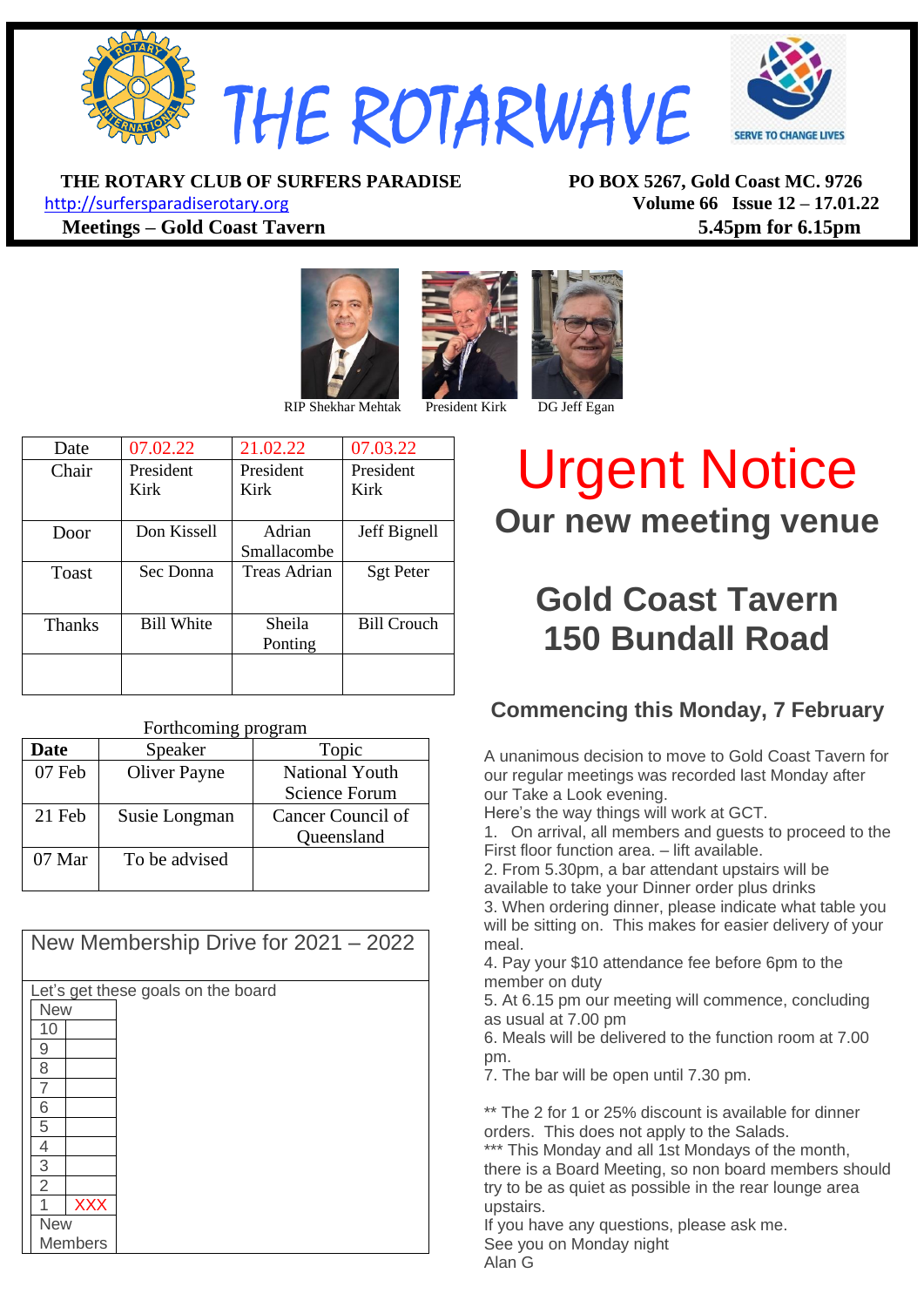Sausage sizzles – First of the Year

**Friday the 11/02/2022**

**It looks like Bert might be looking for another worker for the afternoon session.**

**I see he only has three listed on his email.**

Announcements

#### **Alan Guignon – President Elect**

Alan is asking for volunteers to take on Board Positions of Youth and Foundation for 2022-2023.

#### **Donna Gillett-Shaw**

Always want more stamps. Please.

#### **END POLIO NOW!**

The Rotary Club of Burleigh Heads presents a prerelease screening of

# **The DUKE**

#### **Starring Jim Broadbent and Helen Mirren**

Event Cinema – Robina Town Centre Wednesday 23 February 6.30pm arrival for a 7pm screening

Tickets \$20 each

BOOK NOW <https://www.trybooking.com/BWTSB>

### Oh to have friends in High Places

This restaurant is in Cam Kim – Under new Management.





Checking out the venue



Catching up